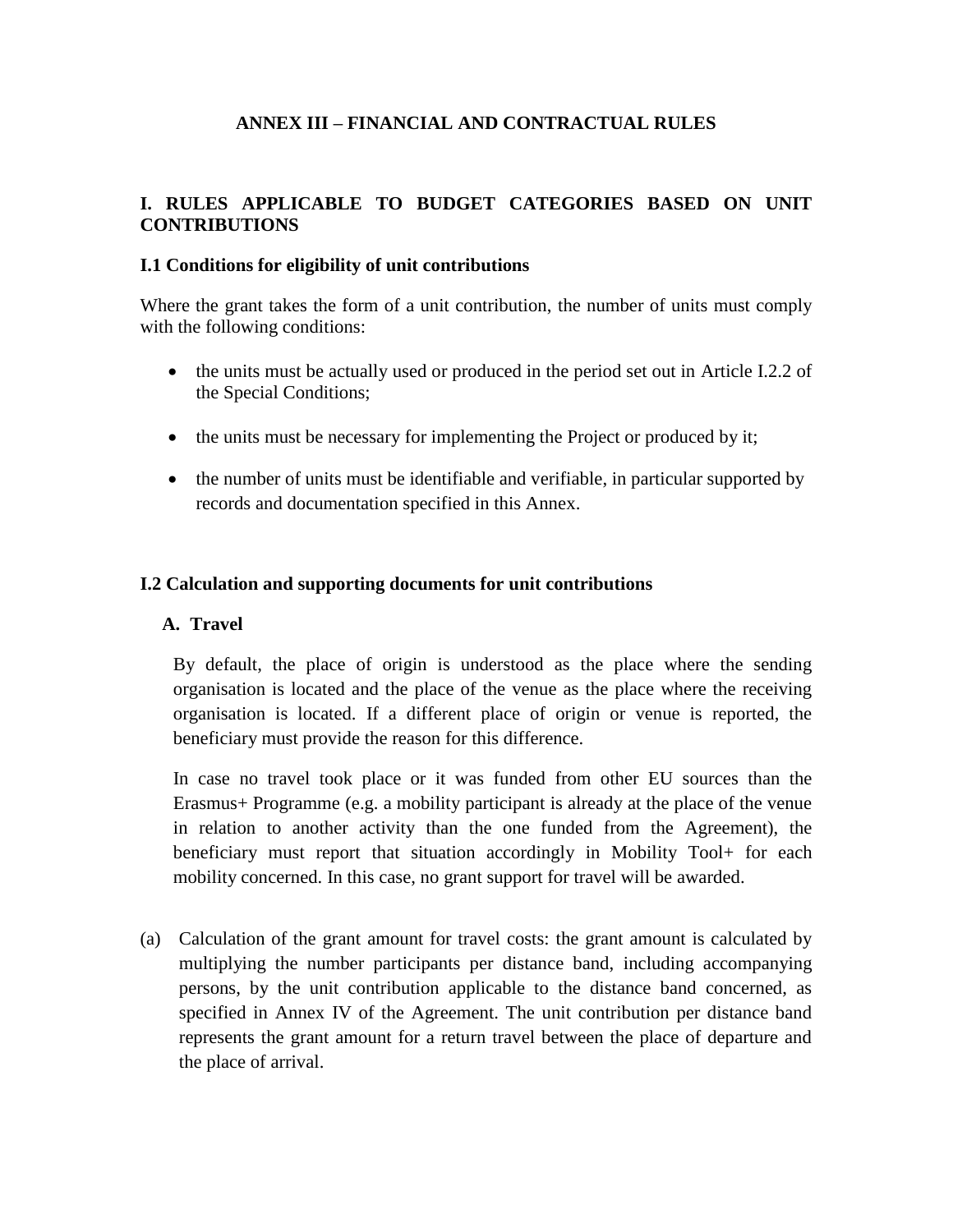For the establishment of the distance band applicable, the beneficiary must indicate the distance of a one-way travel using the on-line distance calculator available on the Commission's website at:

[http://ec.europa.eu/programmes/erasmus-plus/tools/distance\\_en.htm.](http://ec.europa.eu/programmes/erasmus-plus/tools/distance_en.htm)

The beneficiary will calculate in Mobility Tool+ the grant amounts for travel based on the applicable unit contribution rates.

- (b) Triggering event: the event that conditions the entitlement to the grant is that the participant has actually undertaken the activity.
- (c) Supporting documents**:** For travel taking place between the sending organisation and the receiving organisation: proof of attendance of the activity abroad in the form of a declaration signed by the receiving organisation specifying the name of the participant, the purpose of the activity abroad, as well as its starting and end date.

### **B. Individual support**

- (a) Calculation of the grant amount: the grant amount is calculated by multiplying the number of days/months per participant, including accompanying persons, by the unit contribution applicable per day/month for the receiving country concerned as specified in Annex IV of the Agreement. One travel day before the activity and one travel day following the activity can be included for the calculation of individual support if relevant.
	- In case of an interruption during the stay, the period of interruption will not be counted when calculating the individual support grant.
	- In case of termination by the participant of the agreement with the beneficiary due to "force majeure", the participant must be entitled to receive the amount of the grant corresponding at least to the actual duration of the mobility period. Any remaining funds must be refunded, except if agreed differently with the beneficiary.
	- In case of suspension by the participant of the grant agreement with the beneficiary due to "force majeure", the participant must be allowed to continue the activities after the interruption, provided that the mobility end date does not exceed the final date of the mobility project. This should be reported in Mobility Tool+ as a single mobility with an interruption period.
- (b) Triggering event: the event that conditions the entitlement to the grant is that the participant has actually undertaken the activity abroad for the specified period.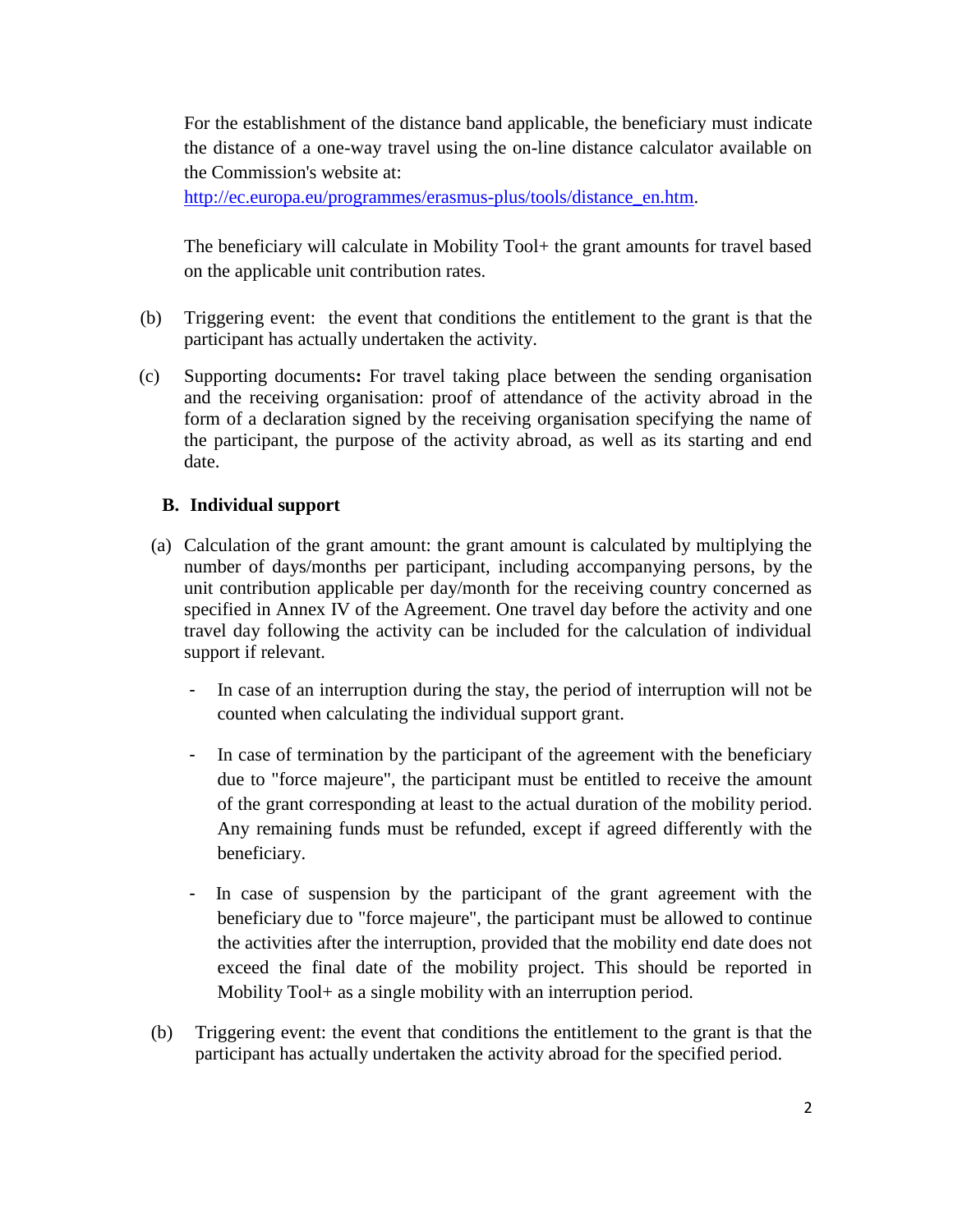- (c) Supporting documents: proof of attendance of the activity abroad in the form of a declaration signed by the receiving organisation specifying the name of the participant, the purpose of the activity abroad, as well as its start and end date.
- (d) Reporting:
	- Participants in the mobility activities must report on this activity via an on-line questionnaire providing their feedback in terms of factual information and their appreciation of the activity period abroad, as well as of its preparation and follow-up.

## **C. Organisational support**

- (a) Calculation of the grant amount: the grant amount is calculated by multiplying the total number of participations in mobility activities by the unit contribution applicable as specified in Annex IV of the Agreement. Persons accompanying participants during their activity are not considered to be participants of mobility activities and are not considered for calculation of organisational support grant.
- (b) Triggering event: the event that conditions the entitlement to the grant is that the participant has actually undertaken the activity abroad.
- (c) Supporting documents: proof of attendance of the activity abroad as specified for "individual support" above.

### **D. Course fees**

- (a) Calculation of the grant amount: the grant amount is calculated by multiplying the total number of days per course by the unit contribution applicable as specified in Annex IV of the Agreement. The beneficiary must report in the Mobility Tool+ for each participant whether or not the training abroad took the form of enrolment in a course for which a course fee had to be paid and must indicate the start and end date of the course concerned. Only the actual days during which the course takes place are considered for the calculation of the grant support for course fees.
- (b) Triggering event: the event that conditions the entitlement to the grant is that the participant has participated in a structured course abroad requiring the payment of a course fee.
- (c) Supporting documents: proof of enrolment in the course and of payment of a course fee in the form of an invoice or other declaration issued and signed by the course provider specifying the name of the participant, the name of the course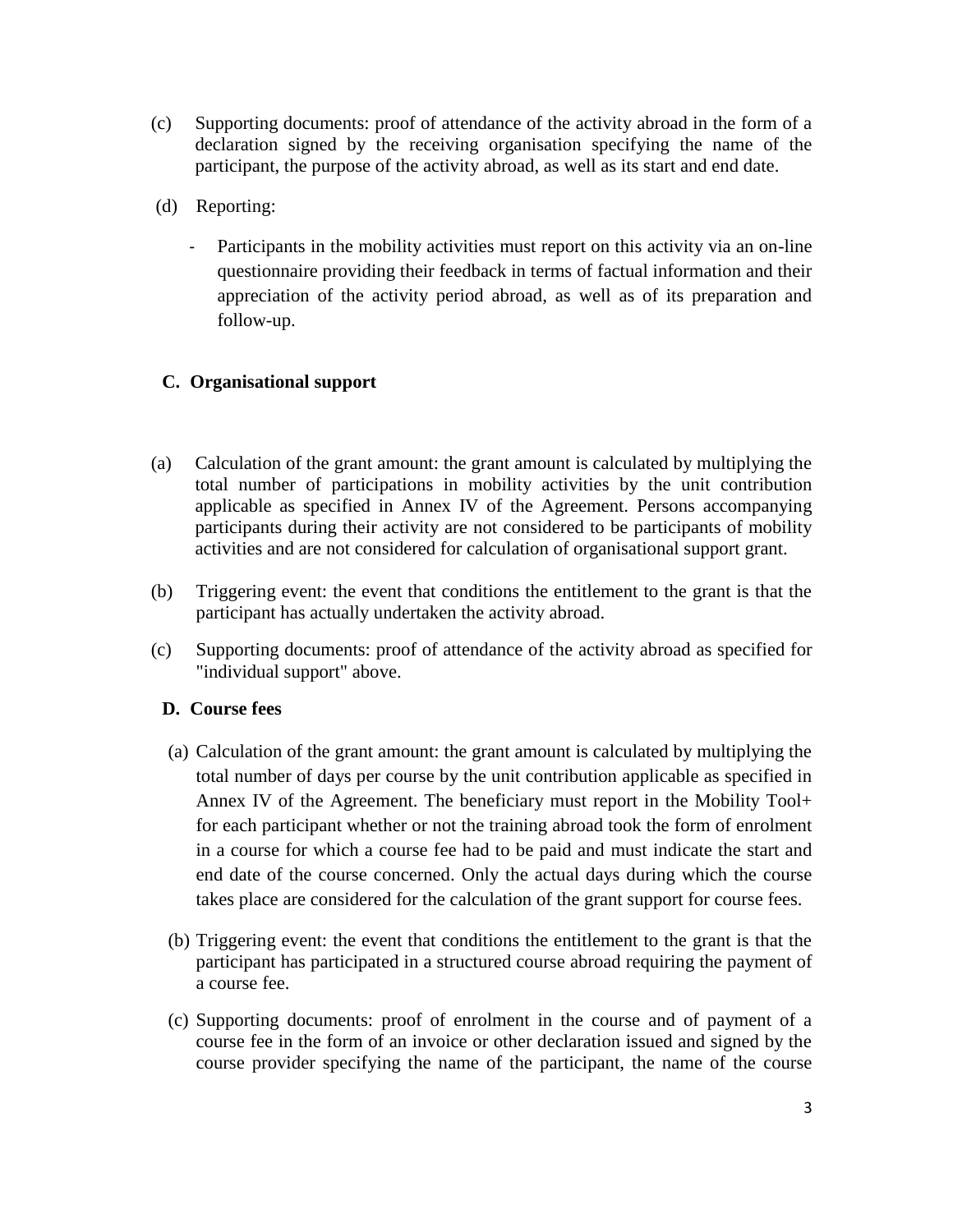taken as well as the start and end date of the participant's participation in the course.

# **II. RULES APPLICABLE FOR THE BUDGET CATEGORIES BASED ON REIMBURSEMENT OF ACTUAL INCURRED COSTS**

#### **II.1. Conditions for the reimbursement of actual costs**

Where the grant takes the form of a reimbursement of actual costs, the following conditions must apply:

- (a) they are incurred by the beneficiary;
- (b) they are incurred in the period set out in Article I.2.2.;
- (c) they are indicated in the estimated budget set out in Annex II or eligible following budget transfers in accordance with Article I.3.3;
- (d) they are incurred in connection with the Project as described in Annex II and are necessary for its implementation;
- (e) they are identifiable and verifiable, in particular are recorded in the beneficiary's accounting records and determined according to the applicable accounting standards of the country where the beneficiary is established and with the beneficiary's usual cost accounting practices;
- (f) they comply with the requirements of applicable tax and social legislation;
- (g) they are reasonable, justified, and comply with the principle of sound financial management, in particular regarding economy and efficiency;
- (h) they are not covered by a unit contribution as specified in Section I of this Annex.

#### **II.2. Calculation of actual cost**

#### **A. Special Needs support**

- (a) Calculation of the grant amount: the grant is a reimbursement of 100% of the eligible costs actually incurred.
- (b) Eligible costs: costs directly related to participants with special needs and accompanying persons (including costs related to travel and subsistence, if justified and as long as a unit contribution for these participants is not requested through budget categories "travel" and "individual support" and that are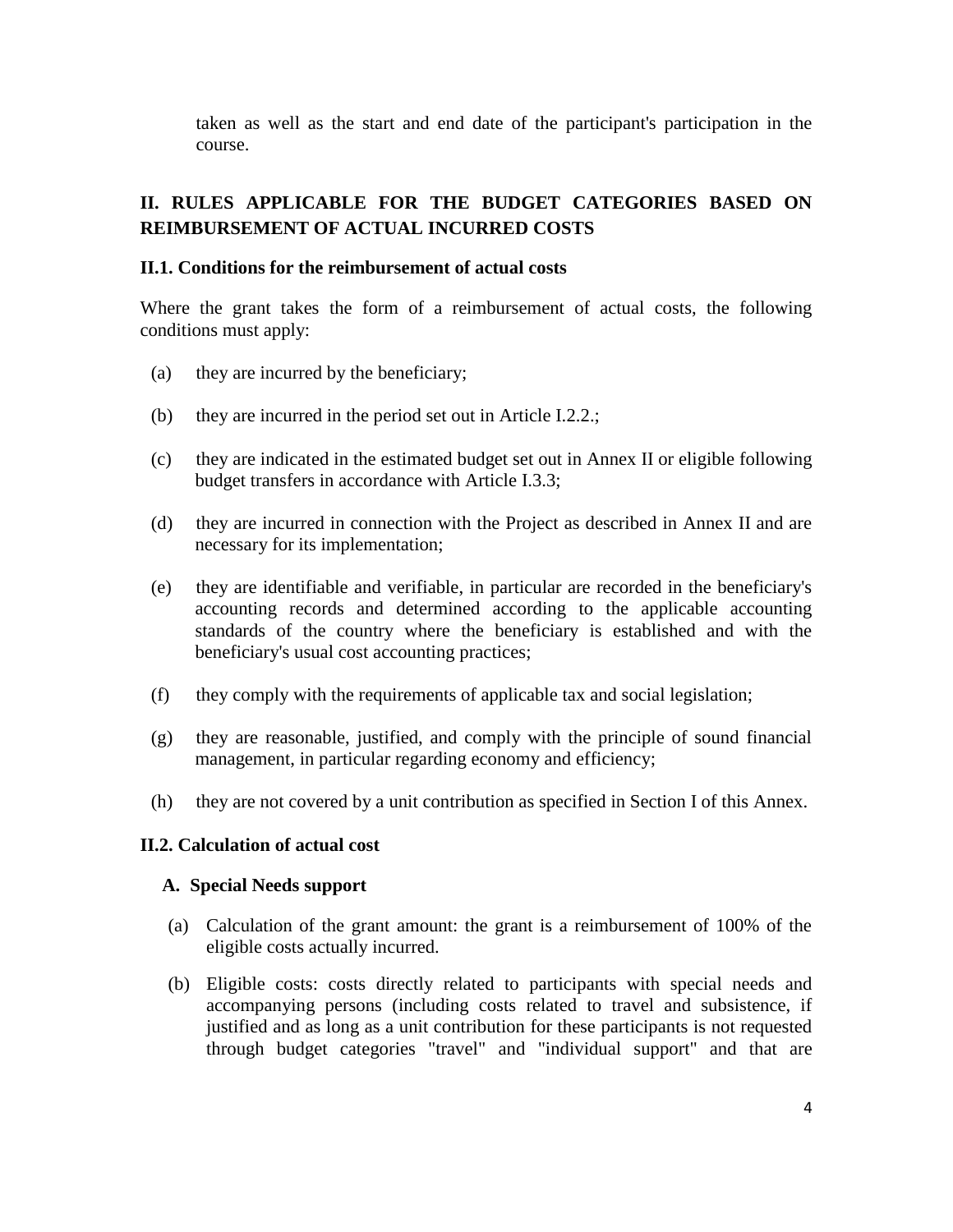additional to costs supported by a unit contribution as specified in Section I of this Annex.

- (c) Supporting documents: invoices of the actual costs incurred, specifying the name and address of the body issuing the invoice, the amount and currency, and the date of the invoice.
- (d) Reporting:
	- The beneficiary must report in Mobility Tool+ whether additional grant support for special needs support or an accompanying person was used for any of the participants with special needs.
	- In such case, the beneficiary must report in Mobility Tool+ the type of additional expenses as well as the real amount of related additional costs incurred.

#### **B. Exceptional Costs**

- (a) Calculation of the grant amount: the grant is a reimbursement of 75% of the eligible costs actually incurred for the financial guarantee, and of 80% of the eligible costs for expensive travel costs of eligible participants.
- (b) Eligible costs:
	- Costs relating to a pre-financing guarantee lodged by the beneficiary where such guarantee is required by the NA, as specified in Article I.4.2 of the Agreement.
	- Costs of travel in the most economical but also effective way for eligible participants for which the standard funding rule does not cover at least 70% of the eligible costs. The exceptional costs for expensive travel replace the standard travel grant.
- (c) Supporting documents:
	- proof of the cost the financial guarantee issued by the body providing the guarantee to the beneficiary, specifying the name and address of the body issuing the financial guarantee, the amount and currency of the cost of the guarantee, and providing the date and signature of the legal representative of the body issuing the guarantee.
	- In the case of travel costs: proof of payment of the related costs on the basis of invoices specifying the name and address of the body issuing the invoice, the amount and currency, the date of the invoice and the travel route.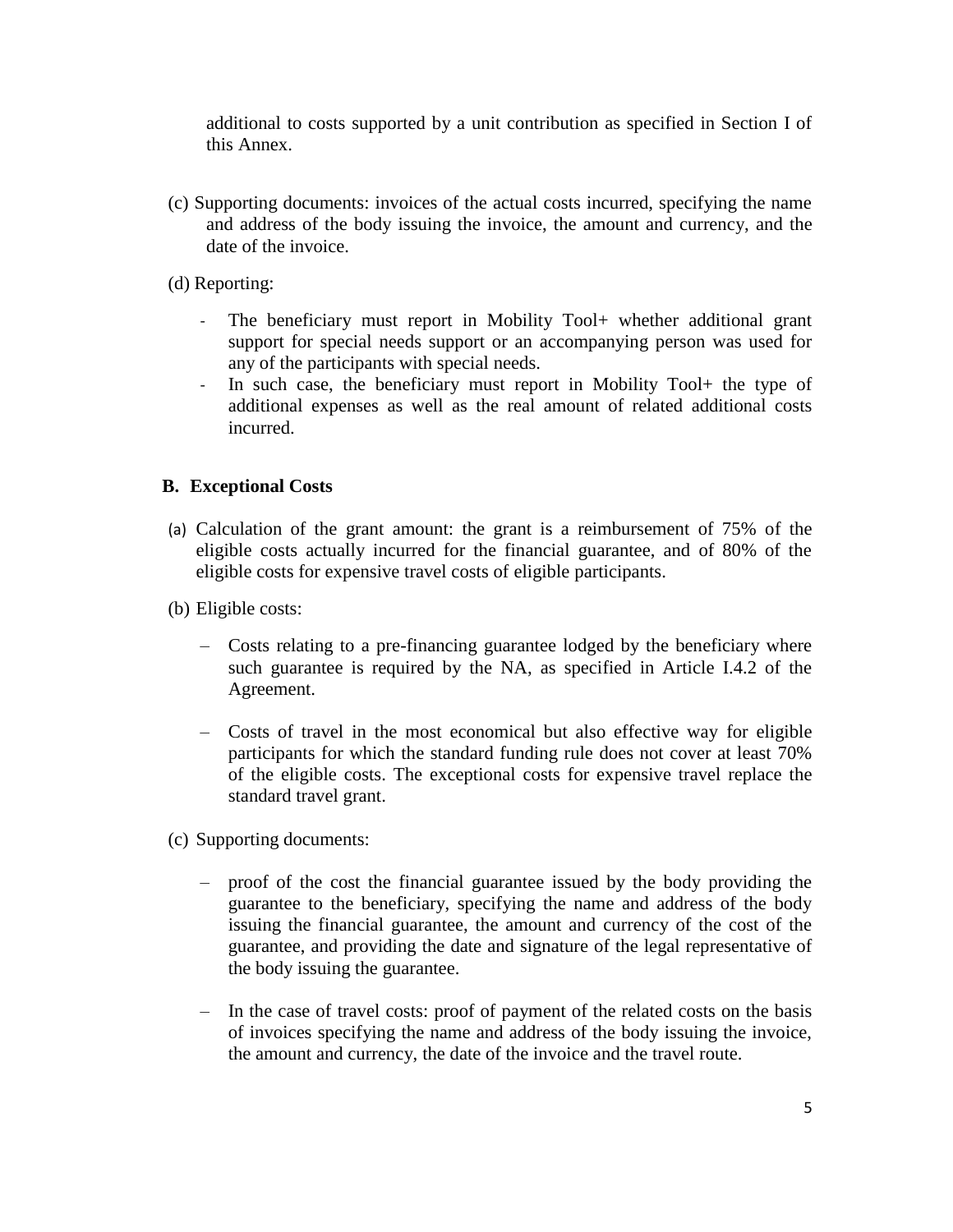### **III. CONDITIONS OF ELIGIBILITY OF PROJECT ACTIVITIES**

- a) The beneficiary must ensure that the activities of the project for which grant support was awarded are eligible in accordance with the rules set out in the Erasmus+ Programme Guide for each Key Action and each field.
- b) Activities undertaken that are not compliant with the rules set out in the Erasmus+ Programme Guide as complemented by the rules set out in this Annex must be declared ineligible by the NA and the grant amounts corresponding to the activities concerned must be reimbursed in full. The reimbursement must cover all budget categories for which a grant was awarded in relation to the activity that is declared ineligible.
- c) The eligible minimum duration of mobility activities specified in the Programme Guide is the minimum duration of the activity excluding time for travel.

# **IV. RULES AND CONDITIONS FOR GRANT REDUCTION FOR POOR, PARTIAL OR LATE IMPLEMENTATION**

- Poor, partial or late implementation of the Project may be established by the NA on the basis of the final report submitted by the beneficiary (including reports from individual participants taking part in the mobility activities).
- The NA may consider also information received from any other relevant source, proving that the Project is not implemented in accordance with the contractual provisions. Other sources of information may include monitoring visits, desk checks or on the spot checks undertaken by the NA.
- The final report will be assessed on the basis of quality criteria and scored on a total of maximum 100 points. If the final report scores below 50 points in total, the NA may reduce the final grant amount for organisational support on the basis of poor, partial or late implementation of the action even if all activities reported were eligible and actually took place.
- The final report will be assessed in conjunction with the reports from the mobility participants, using a common set of quality criteria focusing on:
	- The extent to which the action was implemented in line with the approved grant application
	- The quality of the learning outcomes and impact on participants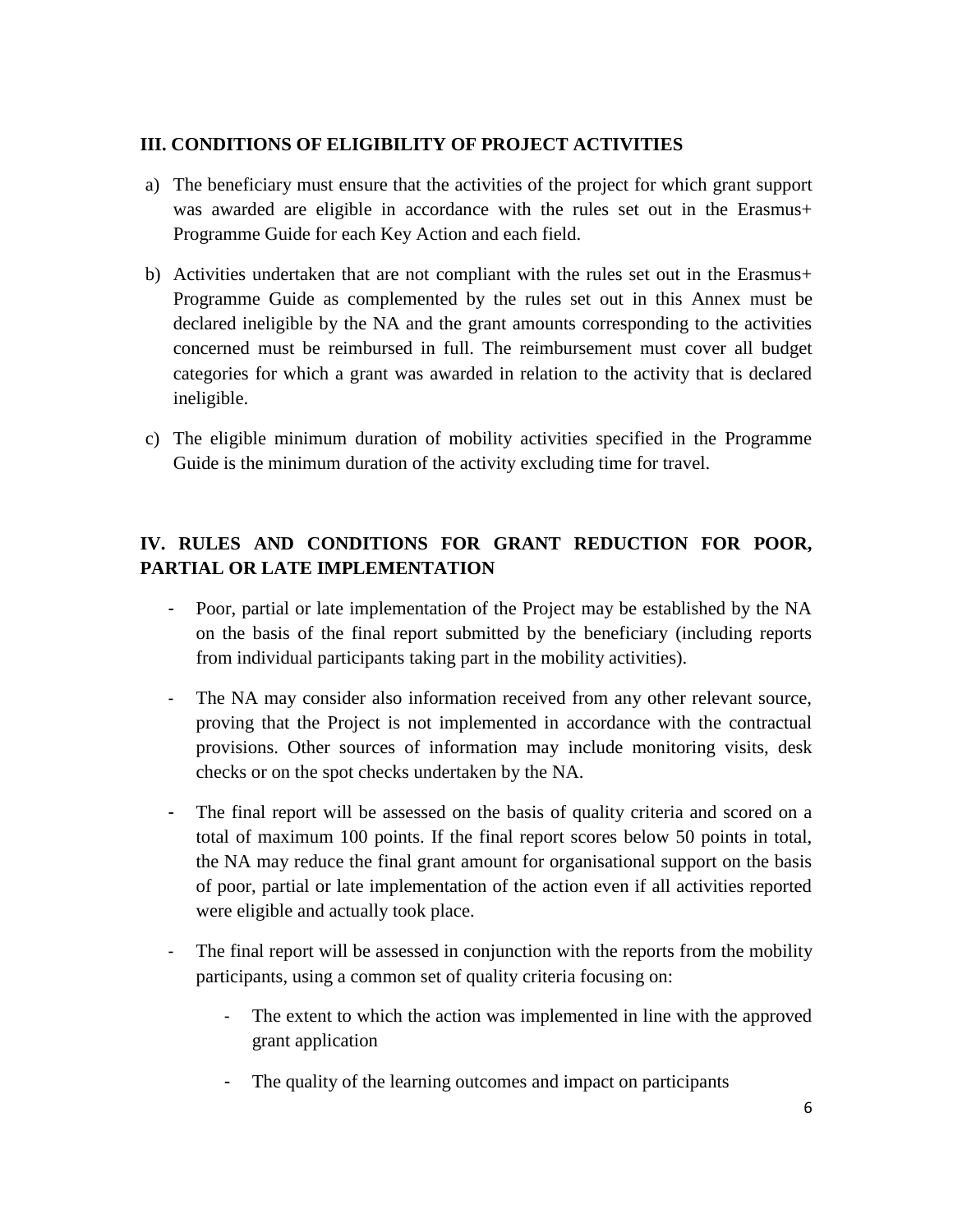- The impact on the participating organisations
- The quality of the practical arrangements provided in support of the mobility, in terms of preparation, monitoring and support to participants during their mobility activity
- The quality arrangements for the recognition/validation of the learning outcomes of participants
- A grant reduction based on poor, partial or late implementation may be applied to the final amount of eligible expenses for organisational support and may be of:
	- 25% if the final report scores at least 40 points and below 50 points;
	- 50% if the final report scores at least 25 points and below 40 points;
	- 75% if the final report scores below 25 points.

## **V. GRANT MODIFICATIONS**

- (a) Grant modification due to additional funds being available
	- In the event of additional funds becoming available to the NA for (re)allocation to beneficiaries, the total maximum grant amount indicated in Article I.3.1 may be increased in accordance with the following conditions:

— The beneficiary has not been awarded the full grant requested under the main selection round due to the high demand and limited budget rather than for reasons of weak past performance of the beneficiary;

— On the basis of the information provided in the ad hoc interim report and data registered in Mobility Tool+, the realisation level of mobilities granted initially is in line with the Grant Agreement.

- The final grant amount awarded must not exceed the grant amount requested by the applicant in the initial grant application.
- (b) Contractual modifications
	- In accordance with Article II.13 of Annex I of the Agreement, any modification of the grant as set out in Sections V (a) above will take the form of an amendment to the Agreement.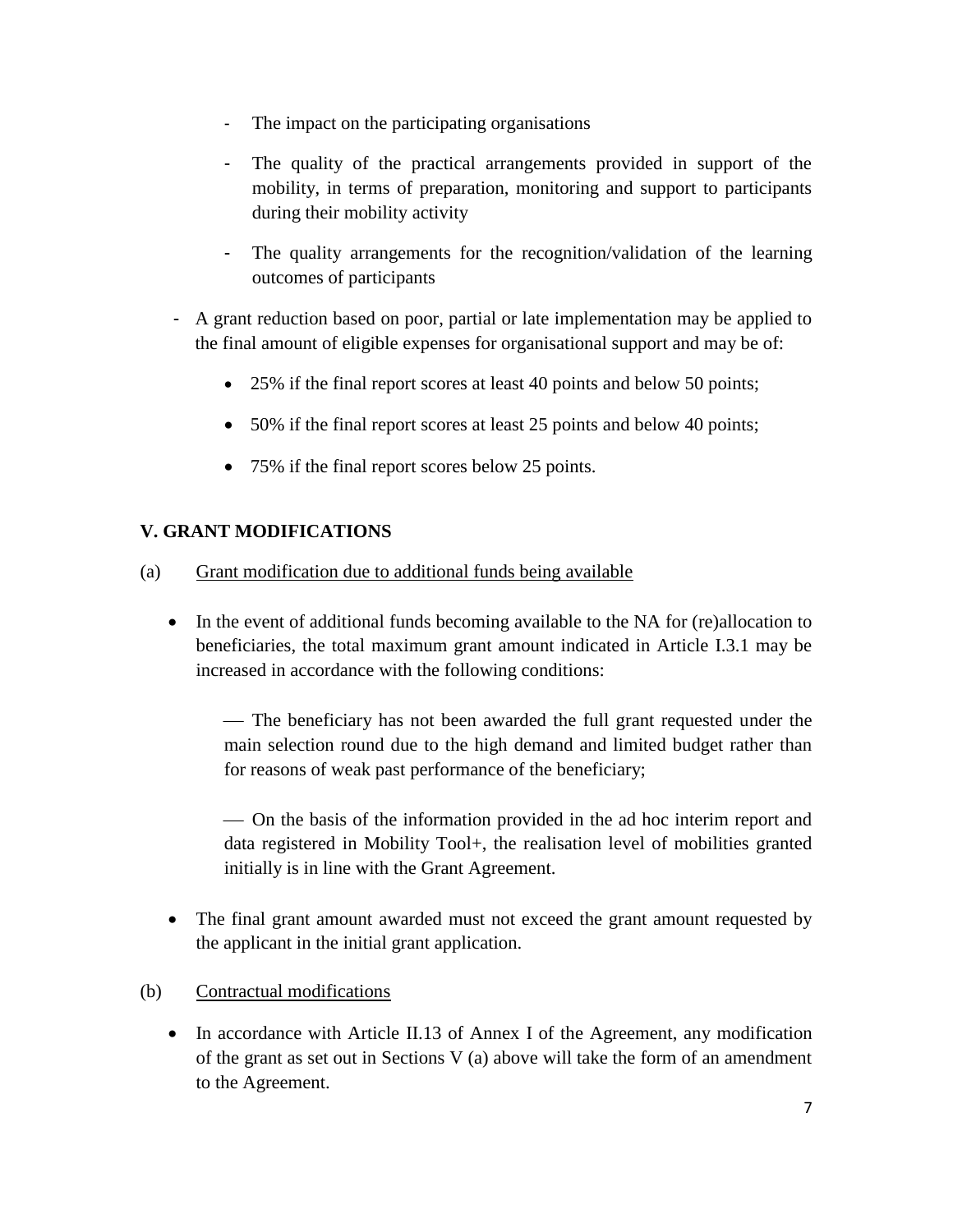# **VI. CHECKS OF GRANT BENEFICIARY AND PROVISION OF SUPPORTING DOCUMENTS**

In accordance with Article II.27 of the Annex I of the Agreement, the beneficiary may be subject to checks and audits in relation to the Agreement. Checks and audits aim at verifying whether the beneficiary managed the grant in respect of the rules set out in the Agreement, in order to establish the final grant amount to which the beneficiary is entitled.

A final report check must be performed for all projects. In addition, the project may be subject to further desk check or on-the-spot check if the project Agreement is included in the NA sample required by the European Commission or if the NA has selected it for a targeted check based on its risk assessment.

For final report check and desk check, the beneficiary must supply to the NA copies of supporting documents specified in the section I.2, unless the NA makes a request for originals to be delivered. The NA must return original supporting documents to the beneficiary upon its analysis thereof. If the beneficiary is legally not authorised to send original documents for final report or desk checks, the beneficiary concerned may send a copy of the supporting documents instead.

The beneficiary may be requested by the NA to provide for any type of check, additional supporting documents or evidence that are typically required for another type of check, as specified in article II.27 of the General Conditions.

The different checks must include the following:

### **a) Final report check**

The final report check is undertaken at final report stage at the NA premises in order to establish the final grant amount to which the beneficiary is entitled.

The beneficiary must submit to the National Agency a final report through Mobility Tool+ which will include the following information on grant expenditure:

- Unit contributions consumed for budget categories:
	- − Travel
	- − Individual support
	- − Organisational support
	- − Course fees
- Actual costs incurred for budget category: